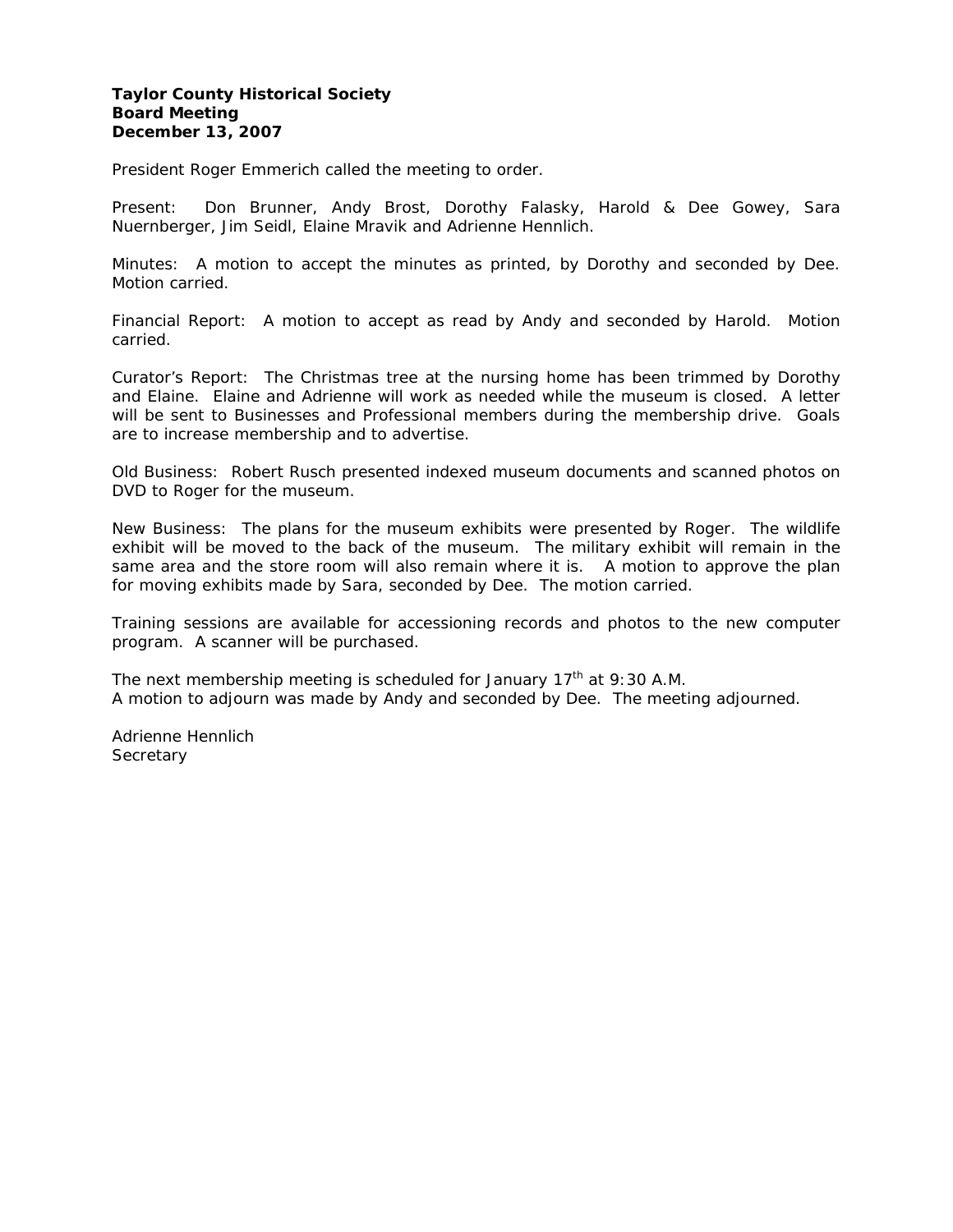### **Taylor County Historical Society November 15, 2007 Board Meeting**

The meeting was called to order by president Roger Emmerich.

Present: Andy Brost, Harold and Dee Gowey, Sara Nuernberger, Don Brunner, Dorothy Falasky and Adrienne Hennlich.

Minutes: Motion to dispense reading of the minutes and accept as printed by Andy Brost and seconded by Dee Gowey. Motion carried.

Financial Report: A motion to accept the report as read by Dee Gowey, seconded by Andy Brost. Motion carried.

Curator's Report: Several books and artifacts have been sorted and will be deaccessioned. Consider donating some National Geographic Magazines to the library or a local historical society, to be decided upon later.

The board went into closed session at this time to discuss and act on wage adjustments for museum *staff.* The board came back into open session and reported on action taken in closed session. Roger reported that the board had approved pay rates of *\$8.50* per hour for Elaine, the museum director/curator and \$8.00 per hour for Adrienne Hennlich, curator, effective January 1, 2008.

Board support to restore the covered wagon by rust proof painting metal supports and a new canvas cover and also move farm machinery. The wagon will be stored in a county building during all months with the exception of June, July and August, at which time it will be on exhibit outside the museum.

The cost to move the garage to the Pioneer Village will be approximately \$3,000.00, when all charges are in.

Discussion was held on the changes to the museum layout, dimensions and new exhibits.

Discussion was held on the museum hours to be open from 10:00 A.M. to 4:00 P.M. The office will be closed the month of December and January and the museum will be closed until May 1, 2008, or as restoration progresses. Curators may work as needed during December and January. A motion by Dee Gowey and seconded by Andy Brost to approve the proposed hours for the museum and closing dated for the office and museum. Motion carried.

A collection policy will be considered and implemented at a later meeting.

Consider a theme for next year's annual ethnic dinner. Action on this will take place at a future meeting.

Next board meeting is December 13th at 9:30 A.M.

A motion made by Don Brunner and seconded by Adrienne Hennlich to adjourn. Meeting adjourned.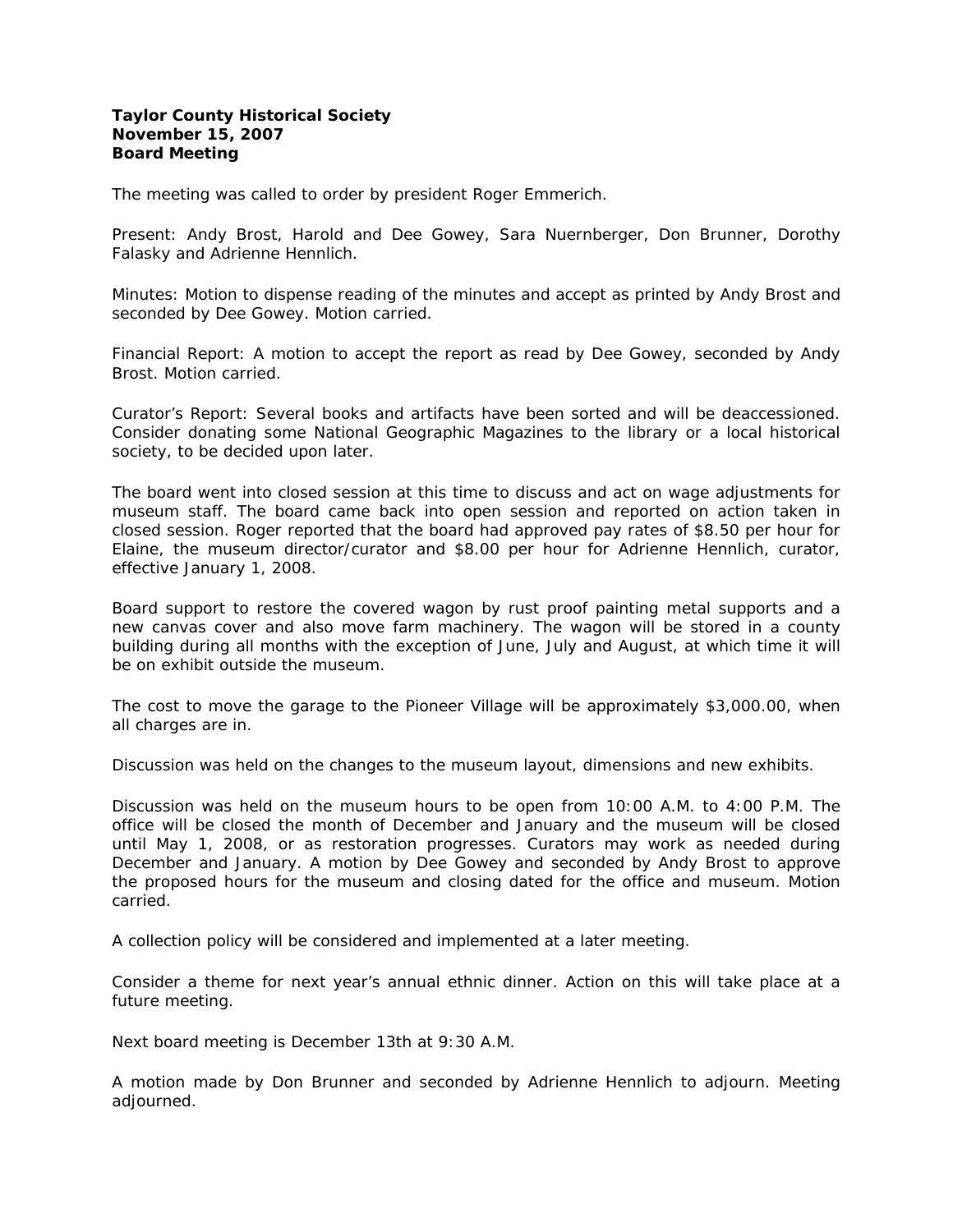Adrienne Hennlich

**Secretary**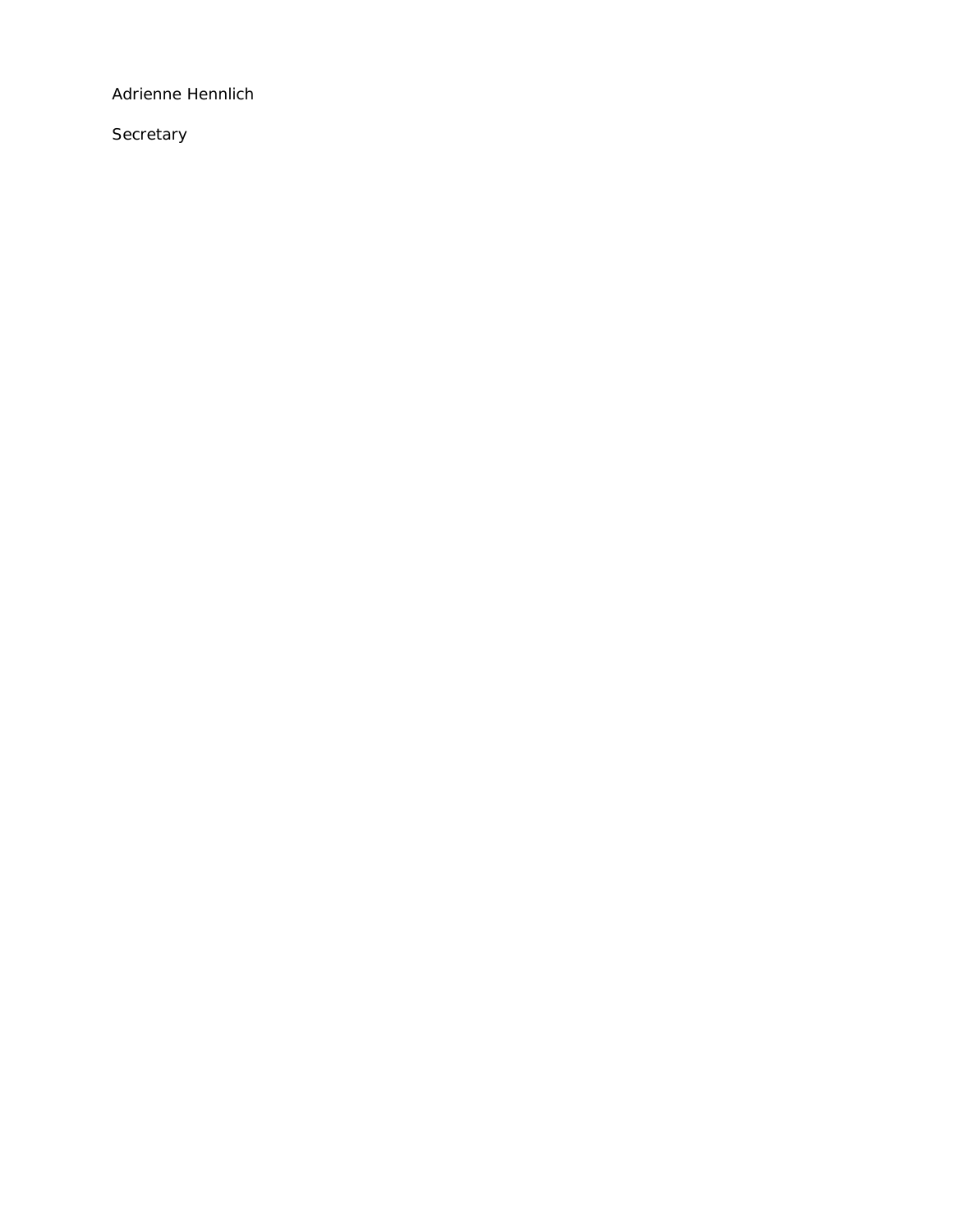# **Taylor County Historical Society October 18, 2007 Board Meeting**

Call to order by Roger Emmerich, President

Present: Don Brunner, Jim Seidl, Andrew Brost, Dee and Harold Gowey, Augusta Freiboth, Elaine Mravik and Roger Emmerich.

Minutes: Jim Seidl made a motion to accept and seconded made by Dee Gowey. Motion carried.

Finance Report: None read. Dorothy will give two reports next month.

Curator's Report: Two keys will be picked up on Friday evening from the courthouse for the building being used for the ethnic dinner. Elaine is working on storage room. Jim will take care of maps and drinks for dinner.

President's Report: Roger reported on the moving of the garage from the Airport to the Pioneer Village. We will begin to move displays there soon. Roger has been marking things and will be moving them in the next two weeks.

Correspondence: The State Historical Society Annual Convention is to be held in Eau Claire the  $26<sup>th</sup>$  and  $27<sup>th</sup>$  of October. Someone may be attending, if so the Society will reimburse board members for their registration cost.

Old Business: The print shop is complete and Roger has turned in a request to the county for reimbursement for the cost from county funds.

New Business: The 2008 annual budget needs to be developed. The President, Treasurer and Curators will be working on this for next meeting. If anyone has ideas for projects for next year, please bring them to us.

The Stanley district meeting: Elaine reported that she, Adrienne & Sara toured four churches in the Stanley area, which were very interesting. They also had presentations on how to setup displays.

We want to try to expand the days that the museum is open in 2008, but we'll need to have additional volunteers to accomplish this. The President stated, we should also consider hiring one additional part time staff person for perhaps five hours per week to work with the data entry into our computer system. The board agreed to discuss further in future meetings. Jim Seidl made a motion to adjourn and seconded by Andy Brost. Meeting adjourned.

Augusta Freiboth, Acting Secretary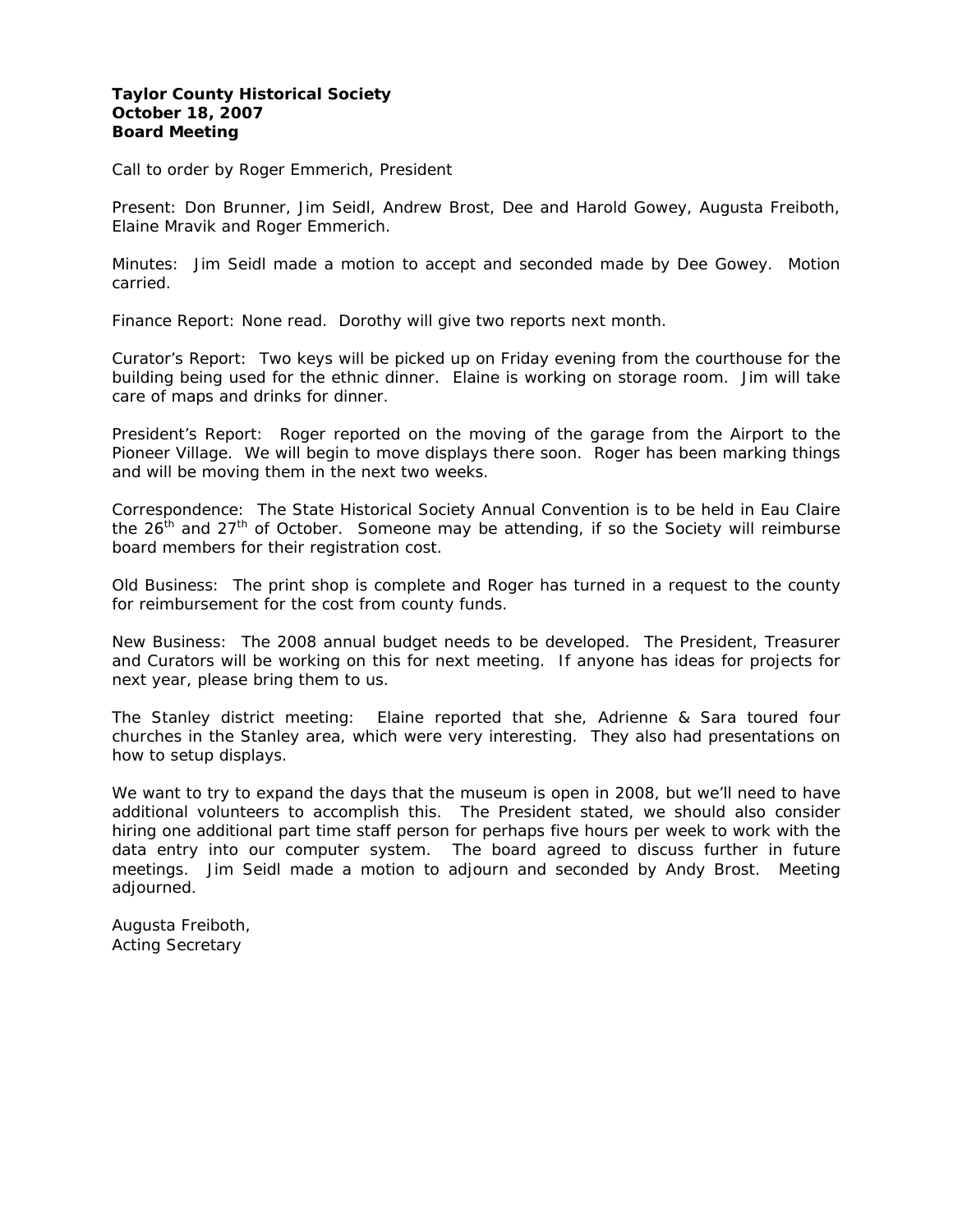# **Taylor County Historical Society Membership Meeting September 20, 2007**

The meeting was called to order by president Roger Emmerich.

Twenty-Six members and guests were present.

Minutes: A motion to approve the minutes by Augusta Freiboth, seconded by Jim Seidl. Motion carried.

Financial Report: A motion to approve the report by Augusta Freiboth, seconded by Dee Habeck. Motion carried.

President's Report: The print shop is completed. A TV and DVD will be purchased for tour information.

The airport garage will be moved to the museum village and will house large machinery and tools from the museum. A storefront will be added in the future.

Past Perfect software is now in place for future accessioning. Augusta Freiboth has completed the rural schools project, which was started by Mike Mravik several years ago.

Old Business: The date on the log cabin sign will be changed to the mid 1880's, the date when the Bauer family purchased land was 1886.

New Business: North Central Regional Conference is in Stanley on 9-22-07. The Wisconsin Historical Society Joint Local History and Historic Preservation conferences will be held in Eau Claire from 10-26-07 to 10-27-07.

Membership fees are \$10.00 for individual, \$20.00 for member and spouse and \$100.00 lifetime.

The ethnic dinner is 10-20-07 and is limited to 80 guests.

A history of the Perkinstown jail, was presented by Hildegard and Loretta Kuse. It was greatly appreciated by all the attendees.

A motion to adjourn by Don Brunner and seconded by Sue Emmerich. The meeting adjourned.

A potluck dinner was enjoyed by all.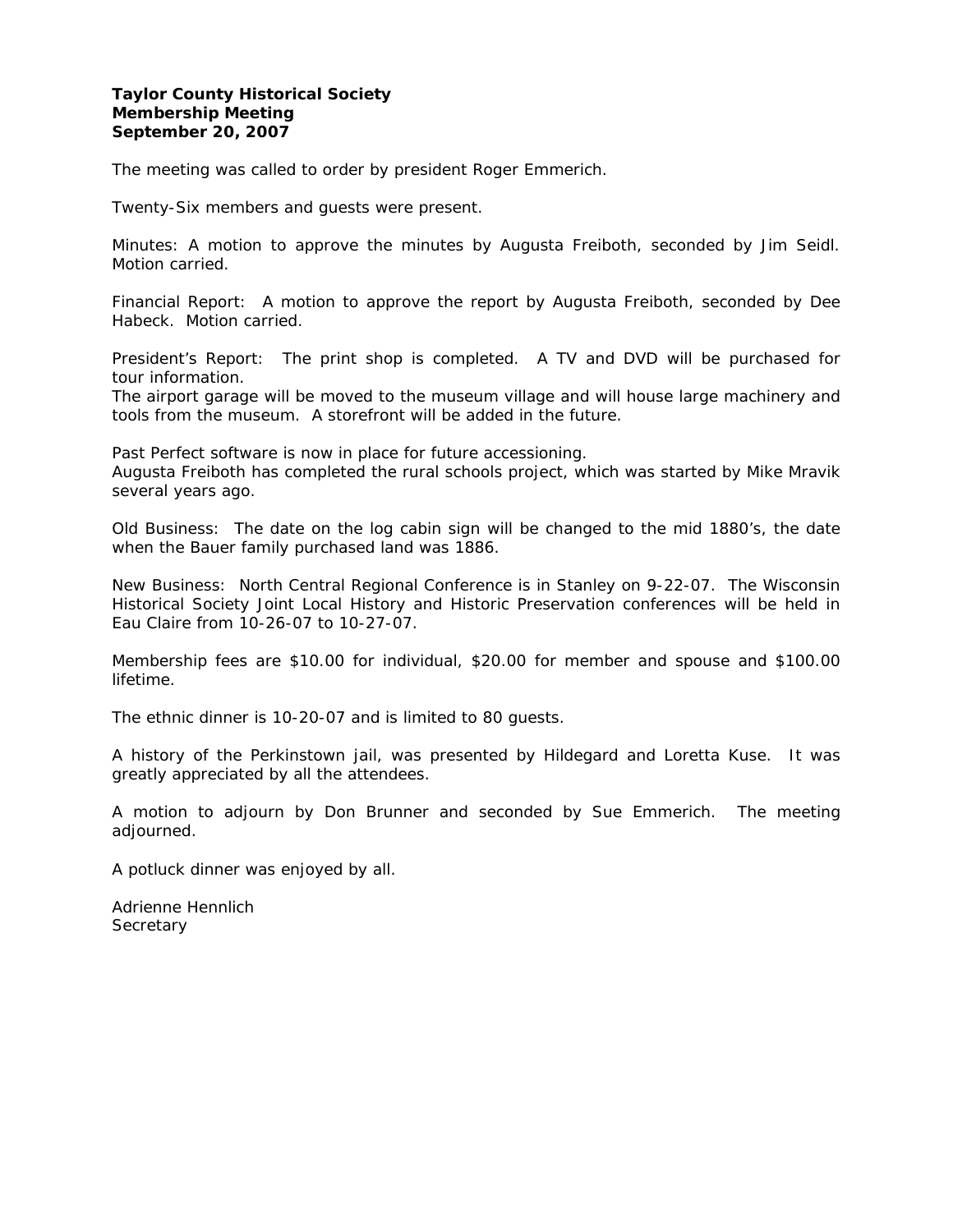# **Taylor County Historical Society Board Meeting August 17, 2007**

President Roger Emmerich called the meeting to order.

Present: Shirley Werner, Harold & Dee Gowey, Don Brunner, Dorothy Falasky, Louise Paul, Augusta Freiboth, Jean Dehn, Terry Schultz, Loretta Kuse, Elaine Mravik and Adrienne Hennlich, Sara Nuernberger.

Minutes: Not yet typed.

Treasurer's report: Dee made a motion to accept the report as read and seconded by Augusta. Motion carried.

New Business:

Motion was made by Shirley and seconded by Louise to renew Koval's at \$49.00 for two years. Motion carried.

The CD matures 8-28-07. Withdraw \$573.08 for the checking account and invest the balance for six months. Motion made by Louise and seconded by Don to renew the CD. Motion carried.

Jean Dehn and Terry Schultz discuss the future options for the Perkinstown jail building. It contains two cells, flat bars, records and is located on a two acre site with the town hall and was built in 1894.

Options are:

 1. Meet with Janet Dykema, State Historical Society representative to consider a grant and to designate the building as a historical site.

2. Designate it as a Taylor County Historical site by assuming ownership and utilize maintenance funds provided to TCHS by the county.

3. Move the building to the Medford fair grounds property as part of TCHS village buildings.

The Perkinstown Board meets the 2<sup>nd</sup> week in April. Consideration of options to follow.

The West Central Regional Convention at Stanley is 9-22-07. TCHS will pay for registration for board members that would like to attend.

Airport garage: The county will move the garage and supply the labor for the construction of the slab. TCHS pays for the concrete and will try to get a donation. Roger will request a transfer of funds from the County Museum improvement account to cover the cost of the Print Shop construction.

Annual Ethnic Dinner: Saturday October 29<sup>th</sup> (Polish). Catering is from Phillips at \$8.00 a person. The Lublin ladies offered their recipes for our use and Chris Kliniski will give a presentation. Motion made by Andy to reserve the building with the \$50.00 deposit and seconded by Augusta. Motion carried.

The annual picnic and membership meeting is Thursday Sept.  $20<sup>th</sup>$  at 4:00 P.M. Motion made by Sara to purchase chicken from County Market and seconded by Shirley. Motion carried. Loretta and Hildegard will give a presentation on the Perkinstown jail.

Motion to adjourn made by Andy and seconded by Augusta. Meeting adjourned.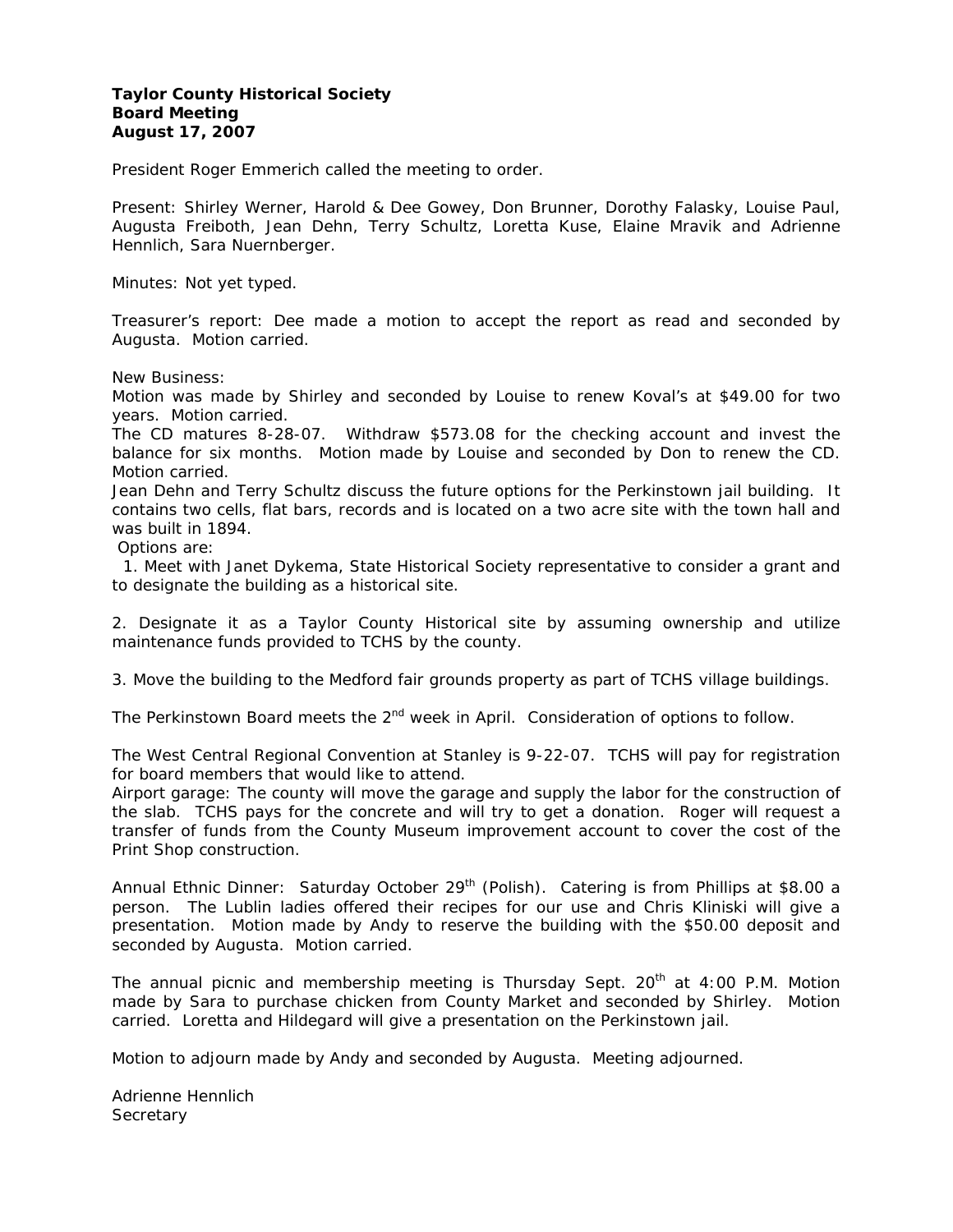# **Taylor County Historical Society Board Meeting July 19, 2007**

President Roger Emmerich called the meeting to order.

Present: Sara Nuernberger, Harold & Dee Gowey, Jim Seidl, Don Brunner, Augusta Freiboth, Andy Brost, Dorothy Falasky, Louise Paul, Elaine Mravik, Adrienne Hennlich and Robert Rusch.

Minutes: A Motion made by Augusta to approve the April 19, 2007 minutes and seconded by Dee Gowey. Motion carried.

A motion made by Jim to approve the minutes of June 21, 2007, as printed, seconded by Dee. Motion carried.

Financial Report: A motion to approve as amended by Dee, seconded by Andy. Motion carried Raffle Report: A motion made by Jim to approve bills, seconded by Augusta. Motion carried. The cost of the print shop is \$12,598.00.

Aurator's Report: Fair preparation: volunteers needed to sign up for shifts of two hours each.

Old Business: Apply for a grant to fund the DVD for the print shop. Caulking and cleaning at print shop. The airport garage will be moved to the area near the print shop in August. County maintenance will provide labor on the concrete.

New Business: Robert Rusch presented a large collection of Rib Lake history on DVD to the TCHS. Vol. 1, 2, 3, 4, 5 and 6, containing over 600 documents indexed by number, (P) indicating photo and (L) letter, enabling a search. A request made by Robert to access TCHS files and material, focusing on Rib Lake, to digitize the material. Equipment is in his law office. Small portions may be recorded as loaned and accompanied by TCHS, if desired. Material is to be promptly returned in 1-2 days. Preservation was discussed. A motion was made by Jim to allow Robert to digitize records, seconded by Dorothy. Motion carried.

Motion made by Dee to authorize the purchase of a fire resistant cabinet to store DVDs and seconded by Jim. Motion carried. Jim will inquire as to the cost and specifics. A suggestion was made to apply for a grant from Lite Foundation to fund cabinet.

Motion made by Dorothy and seconded by Louise to purchase a 20 x 24 photo of the courthouse. Motion carried.

Ethnic Dinner will be held on October  $20<sup>th</sup>$  for approximately 70 to 80 people. Contach Chris Klinski in Lublin.

Dorothy made a motion to adjourn and seconded by Louise. Meeting adjourned. Next Meeting is Friday August  $17<sup>th</sup>$  at 10:00 A.M.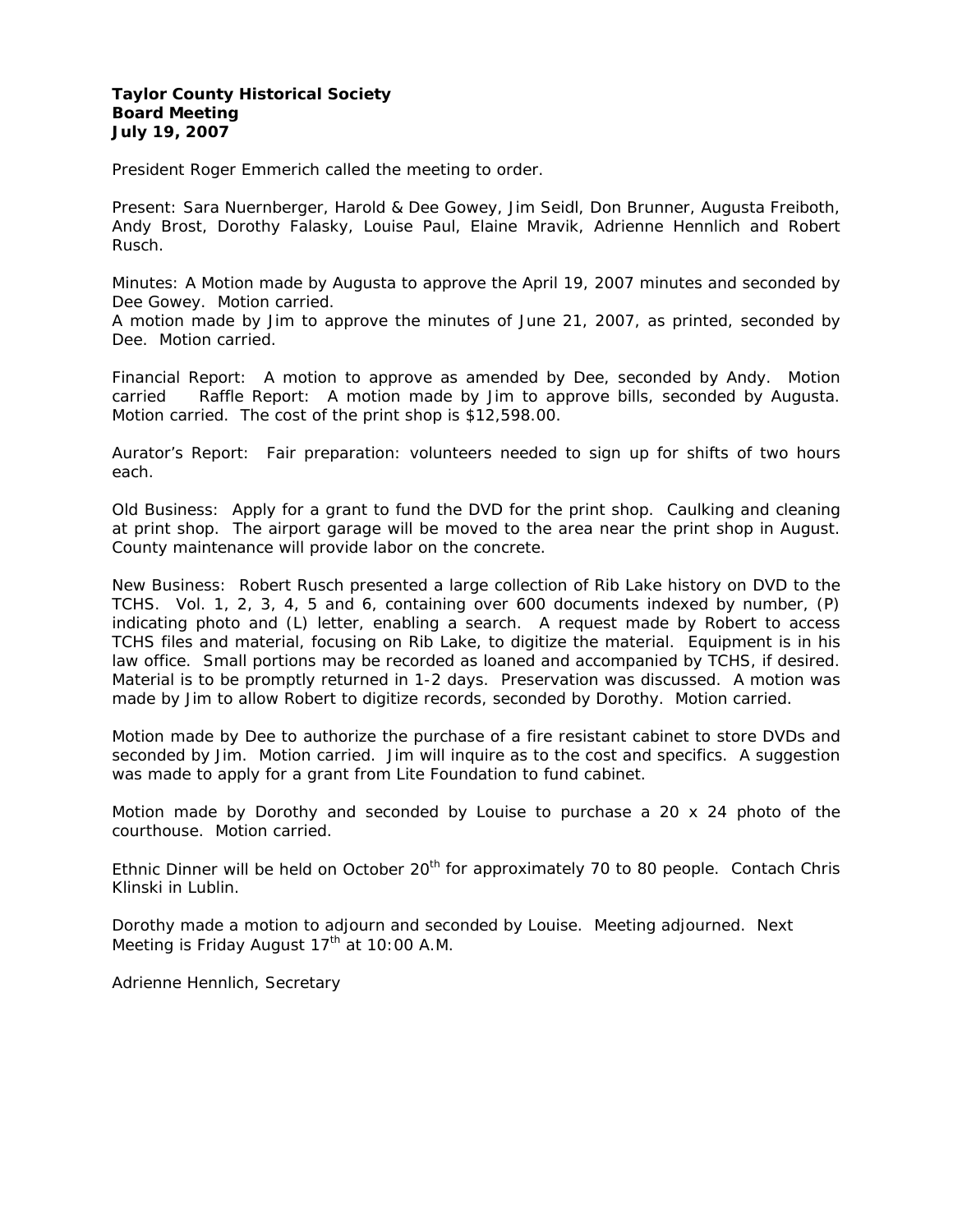#### **Taylor County Historical Society Board/Membership Meeting June 21, 2007**

President Roger Emmerich called the meeting to order.

Present: Shirley Werner, Andy Brost, Jim Seidl, Lester & Laura Carlson, Louise Paul, Sara Nuernberger, Elaine Mravik and Adrienne Hennlich.

Minutes: Motion was made by Jim Seidl to accept the minutes as printed. Seconded by Andy Brost. Motion carried.

Financial Report: Motion made by Elaine Mravik to accept financial report as read. Seconded by Louise Paul. Motion carried.

Curator's Report: Volunteer sign up sheet for the fair has two-hour shifts. Start time On Friday is 10:00 A.M., Saturday and Sunday is at 12:00 to 6:00.

A discussion was held regarding holding membership meetings in the evening. No action was taken. Board meeting time was changed to 10:00 instead of 9:30 on the third Thursday of each month.

A smaller tent is needed for the fair for ease of assembly.

Correspondence: Wisconsin State Historical Society Field Services Program requests information for successful projects to be presented at the convention in Eau Claire on October 26, 2007. The deadline is June 30, 2007 to submit information.

The print shop has some exterior work to be completed and cleaning the interior. A grant has been awarded for a TV and DVD. The approximate cost for the print shop construction is \$8000.00 to date.

New Business: Roger asked to have Sara Nuernberger as a member of the board. A motion was made by Andy Brost to nominate Sara to the board. Seconded by Jim Seidl. Motion carried.

Discussed annual raffle for the fair and flag etiquette demonstrations and handouts.

Annual ethnic dinner is planned for October 20, 2007 on Saturday. A motion was made by Shirley to proceed with plans for a Polish dinner and presentation. Seconded by Jim. Motion carried.

After purchasing computer software, consideration will be given to a recent graduate to enter data.

Roger stated he had contacted Jeff Ludwig for the County Maintenance to install the concrete for the garage that will be moved from the airport to the museum village. He said he would bring it up to his committee.

A motion to adjourn by Jim and seconded by Louise. Motion carried. Next Board Meeting will be Thursday July 19, 2007 at 10:00 A.M.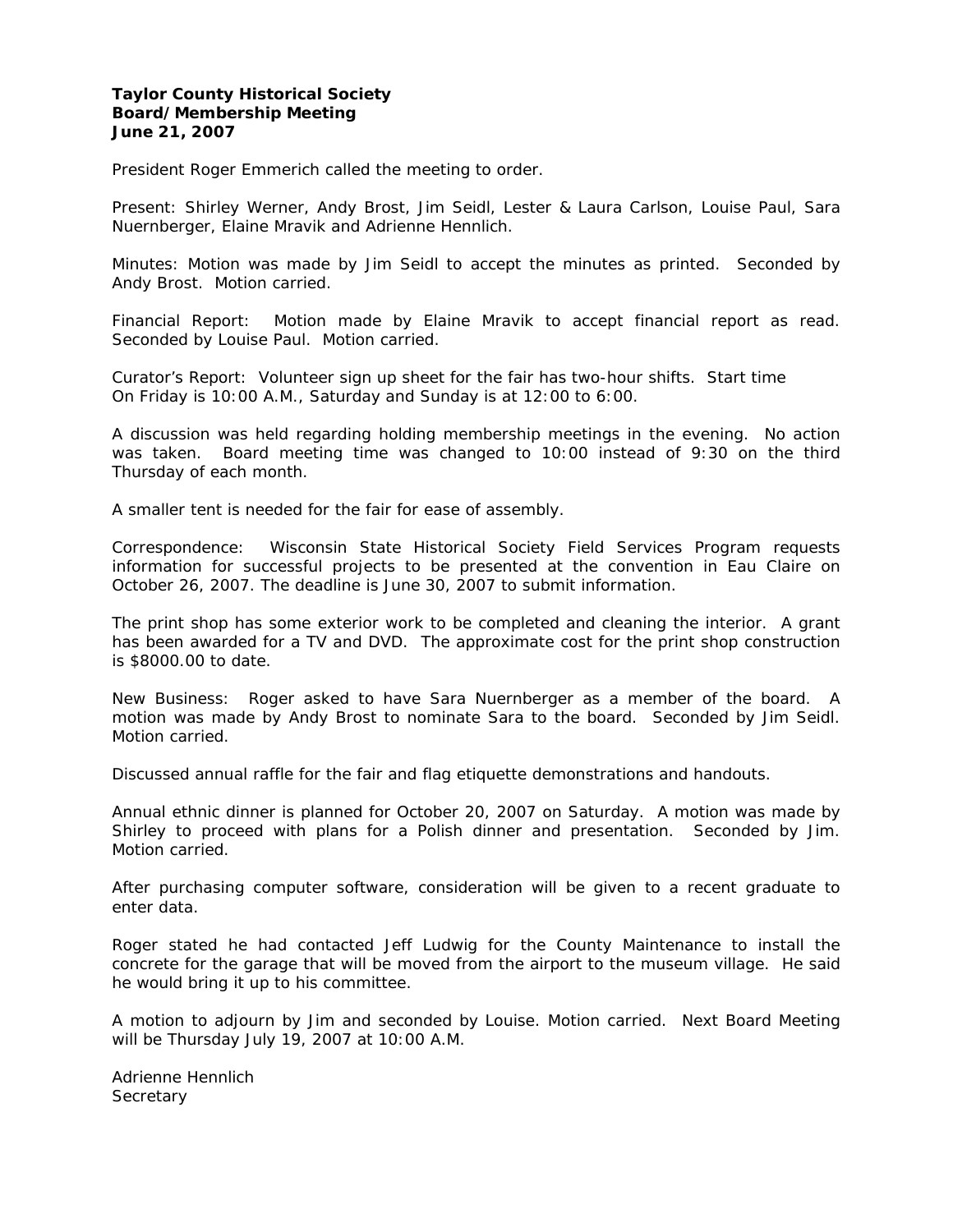#### **Taylor County Historical Society Board Meeting Minutes May 10, 2007**

President Roger Emmerich called the meeting to order.

Present: Augusta Freiboth, Don Brunner, Harold & Dee Gowey, Louise Paul, Dorothy Falasky, Elaine Mravik and Adrienne Hennlich.

Minutes: Not available at this date. Sue transcribes.

Financial Report: Motion by Harold to accept as read, seconded by Augusta. Motion carried.

Correspondence: Lite Foundation has donated \$250.00 toward the cost of the print shop DVD.

Curator's report: School tours are scheduled. Motion by Dorothy Falasky to order a Guide to your 20<sup>th</sup> Century Treasures. Seconded by Louise. Motion carried.

Old Business: Print shop siding started 5-9-07. Donation of the garage from the County has been approved. The highway department will coordinate the moving date. The site, concrete slab and electricity, to be considered.

Annual Raffle: Motion made by Dee Gowey to approve \$100.00,  $1<sup>st</sup>$  prize, seconded by Augusta. Motion carried. Don Brunner has negotiated a prize of an overnight stay, vouchers and food at Potawatomi Northern Lights Casino at Carter for 2<sup>nd</sup> Prize. Roger contacted three businesses for prizes. Children's prizes are six \$5.00 cash. Tickets were printed at Quick Print will be paid by Susan Meagher.

New Business: Wisconsin Council for Local History requests donations. Motion by Don and seconded by Dee to donate \$25.00. Motion carried.

Fair: Schedule Volunteers.

Past Perfect software is recommended for the museum. Grant funds from Ann Marie Foundation in the amount of \$910.00, donated in 2006, will be applied to the purchase cost.

Next membership meeting will be on Thursday, June  $21<sup>st</sup>$  at 9:30 AM.

Motion made by Dorothy to adjourn and seconded by Louise. Meeting adjourned.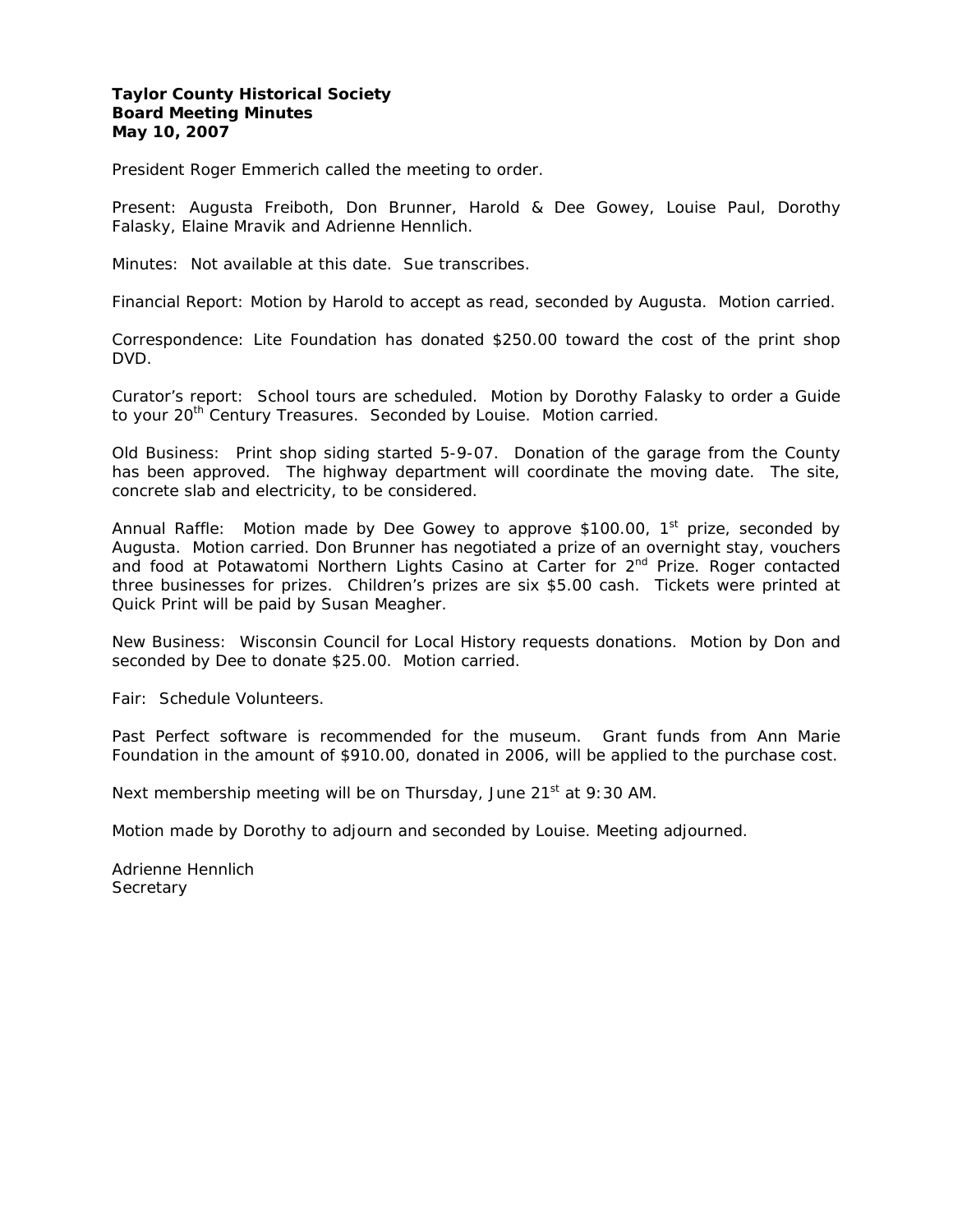# **Taylor County Historical Society Board/Membership Meeting Minutes April 19, 2007**

Roger Emmerich, President, called the meeting to order.

Present: Dorothy Falasky, Lester & Laura Carlson, Don Brunner, Andy Brost, Harold & Dee Gowey, Dee Habeck, Joyce Baker, Jim Seidl, Sara Nuernberger, Elaine Mravik, Roger & Sue Emmerich and Hildegard and Loretta Kuse.

Roger acknowledged our visitor, Janet Dykema the Northern Representative for the State.

Motion made by Sara Nuernberger to approve the March  $22<sup>nd</sup>$  minutes as printed, seconded by Loretta Kuse. Motion carried.

Finance Report: Dorothy Falasky gave report. Harold made a motion to approve the finance report as given, seconded by Andy Brost. Motion carried.

Curator Report. Elaine Mravik said there was a cleaning bee coming up on April  $26^{th}$ . Need volunteers to help. School tours are scheduled for May  $17<sup>th</sup>$ , 25<sup>th</sup> and June 1<sup>st</sup> mornings and afternoons. Asked for volunteers.

#### Old Business:

Roger gave an update on print shop. Jerry Roberts, contractor, will be putting on the siding and trim work, as soon as possible. The Makovec family will be coming back to set up the print shop equipment.

A discussion was held on getting raffle prizes for the fair. A few suggestions were made. A possible, overnight stay at one of the casinos, Co-op gift certificate, etc. Roger and Don Brunner will check with businesses for prizes.

#### New Business:

Janet Dykema gave us information on the Past Perfect software for our accessioning, letters, memberships, etc. With the Past Perfect comes training and support and is easy to use, also has program for the web site development. There are training sessions in Madison set up for October. They charge \$100.00 per day for training. There is a Mini Grant program available from the state Historical Society, for purchasing computer programs. She also mentioned that there is a west central Collections Management seminar at Stanley on September 22<sup>nd</sup> and the annual convention at Eau Claire on October 26<sup>th</sup> and 27<sup>th</sup>.

Roger made a motion to appoint Dee Gowey as a board member. It was seconded by Jim Seidl. Motion carried.

Roger expressed a need for an Historian for the Historical Society. The historian's responsibility would be to develop and maintain the history of the Historical Society. There were no volunteers.

Ideas for demonstrations at the fair: We are to bring our ideas along to the next meeting. Dee Gowey will check with Ron Gruneberg to see if he would demonstrate the printing equipment.

Annual Ethnic Dinner: German was our choice for last year. The Polish nationality was suggested for this year's dinner. The dinner will be in October sometime. We will check with the Lublin American Legion for catering the meal and the heritage of the Polish people. It was mentioned that Stevens Point has two books on Polish decedents. We could also check with UW Eau Claire's history department @Wisconsin.history.org.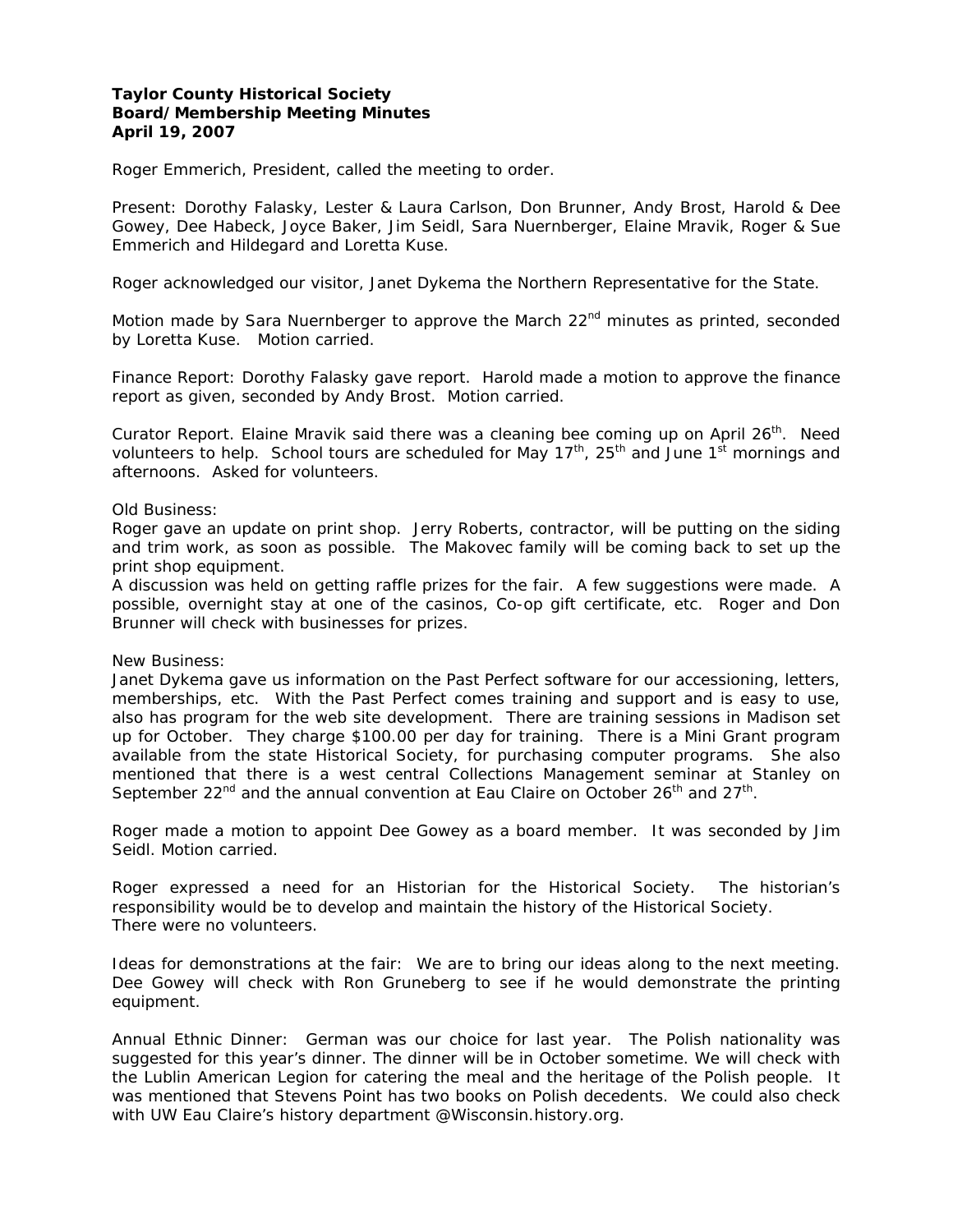Getting new members to join our Historical Society is an ongoing concern. Janet Dykema opened her office about a year ago, to work with local societies. Did a survey last year to determine what was needed at the local societies. One concern was Collection Management. They plan on offering workshops periodically.

Andy asked about the garage that was available at the airport. Roger expressed an interest in the garage to the Airport committee, to be moved to the fair grounds next to the print shop. The County Highway department would move it.

Motion made by Les Carlson to adjourn, and seconded by Jim Seidl. Motion carried.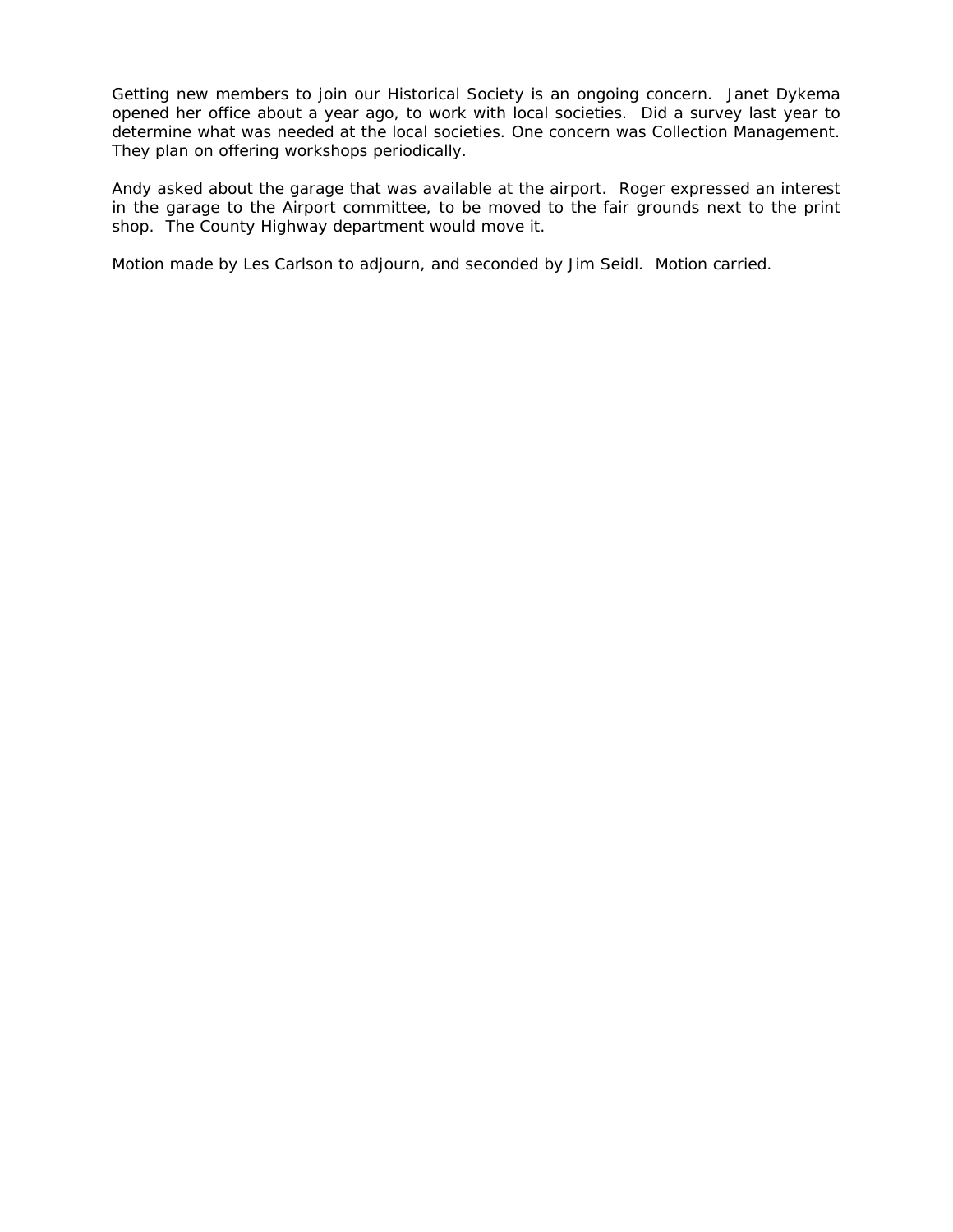# **Taylor County Historical Society Board Meeting March 22, 2007**

President Roger Emmerich called the meeting to order.

- Present: Laura Carlson, Jim Seidl, Harold Gowey, Andy Borst, Don Brunner, Elaine Mravik, Dorothy Falasky and Adrienne Hennlich.
- Minutes: Motion by Dorothy Falasky to accept the minutes as read, seconded by Jim Seidl. Motion carried.

Financial Report: Motion by Andy Brost to accept the report as read, seconded by Laura Carlson. Motion approved.

Correspondence:

Steve Kalmon requests participation at meetings regarding preparation for a book on Taylor County history prior to 1960.

Janet Dykema, State Historical Society representative for north central Wisconsin, will attend the next Board/Membership meeting, on April  $19<sup>th</sup>$  at 9:30 A.M. Recommendations for a computer program for accessioning artifacts, charges for requested research and general museum activity, will be discussed.

Curator's Report: The Newburg Store exhibit and fair showcase are completed. Office bookcases have been cleaned and arranged and school tours are scheduled for May and early June.

Old Business:

On 3-16-07 the printing press was moved to the new building with the help of the County's heavy equipment and manpower. The Makovec family members were hear and will meet to set up a DVD to explain the printing press. The cost of the DVD will be determined and Roger will consider applying for a grant to fund the project.

The office carpet has been cleaned and furniture re-arranged.

Sara Nernberger is considering software for the museum to accession artifacts.

New Business:

President Emmerich reconsiders a request for grants of \$500.00 each from Lite Foundation and Ann Marie to assist funding the DVD for the printing press operation and history. A motion to approve authorization to apply for these grants was made by Jim Seidl and seconded by Elaine Mravik. Motion carried.

A 16' by 24' garage from the airport may be available. The garage would be moved to the area near the printing press building and be used to house farm equipment and large items which are presently in the museum. Dorothy Falasky made a motion to indicate we are interested in obtaining the garage if it is available. Seconded by Andy Brost. Motion carried.

Approval of fund raising for raffle prizes discussed. Donated prizes for groceries and gas considered. Don and Roger will find interested donors.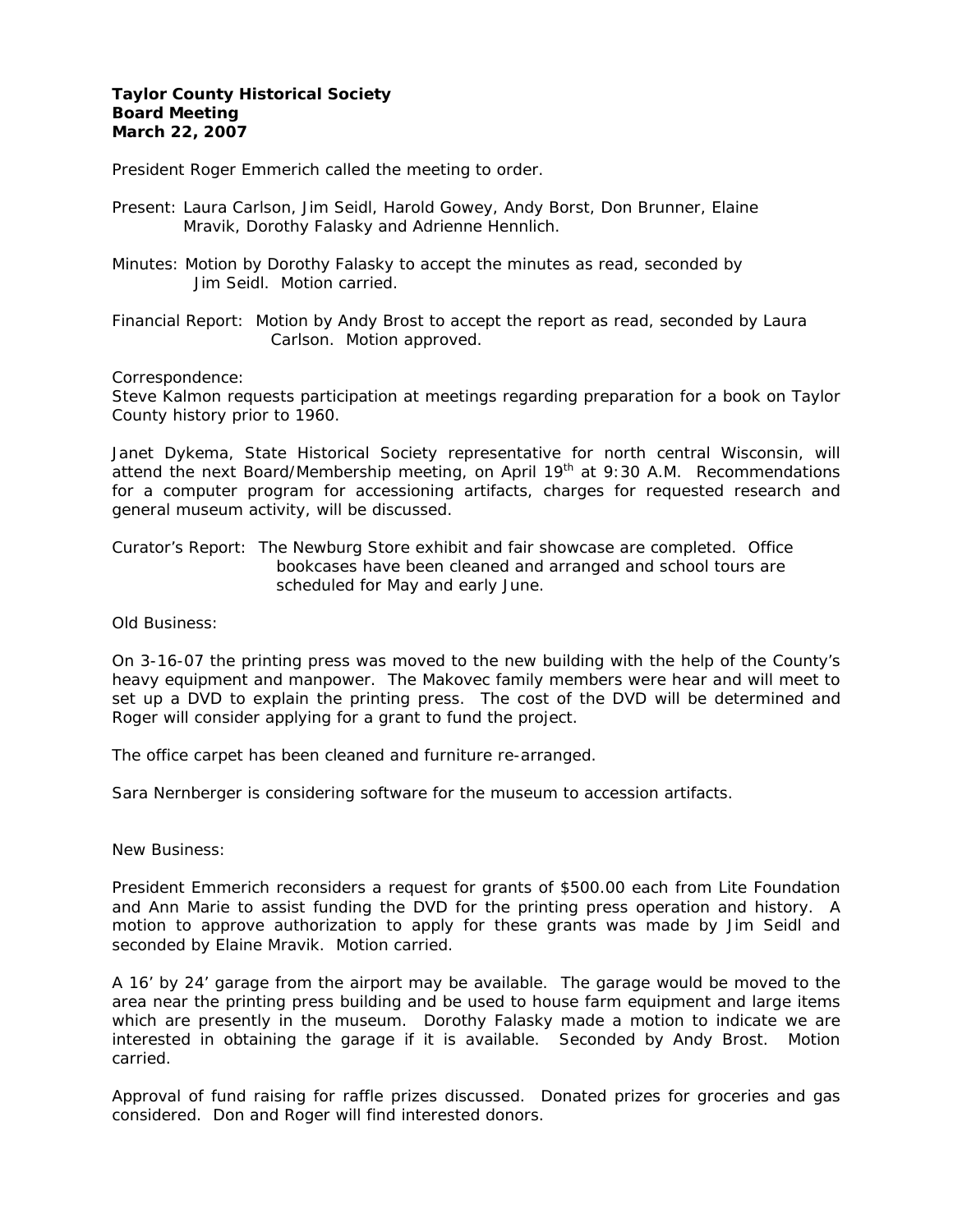The date that the log cabin was built has been in questions. Research for the date will be to our best effort.

An electronic billboard by the county will include the museum. Contributions to offset the cost, is requested. No action was taken.

Plaques for oil paintings, at the Court House was discussed.

The county now uses one of the museum's showcases at the Court House.

Next meeting will be a board/membership meeting on 4-19-07 at 9:30 A.M.

Motion to adjourn by Andy Brost and seconded by Don Brunner. Meeting Adjourned.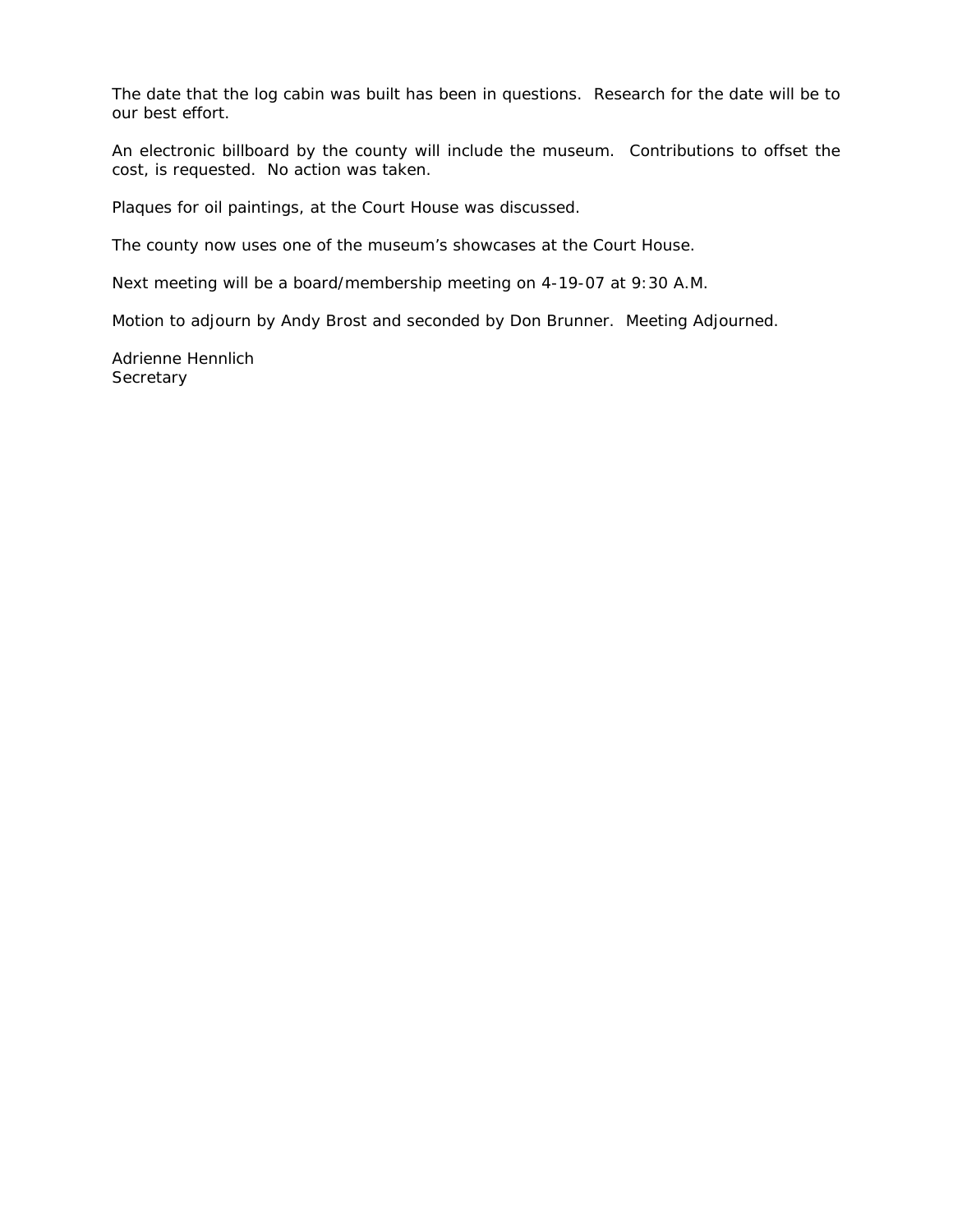# **Historical Society Board Meeting Minutes February 21, 2007**

Roger Emmerich, President called the meeting to order.

Board members present were Jim Seidl, Laura Carlson, Louise Paul, Harold Gowey, Andy Brost, Dorothy Falasky, Elaine Mravik, Don Brunner and Adrienne Hennlich, also present was society member Dee Gowey.

Minutes: Motion made by Jim Seidl to accept the minutes as printed, seconded by Laura Carlson. Motion carried.

Finance Report: Motion made by Harold Gowey to accept the Finance Report as read, seconded by Don Brunner. Motion carried

> Jim Seidl made a motion to transfer \$8,000.00 from checking to a Certificate of Deposit, seconded by Elaine Mravik. Motion carried.

Curators Report: Request was made to purchase two smaller tables to replace large one Discussion was held, but no action taken. Jim volunteered to prepare signs for museum exhibits.

Old Business:

Roger gave an update on the print shop. The interior, Siding, roof to be completed when weather gets warmer.

Makovecs are planning to be here on March  $16<sup>th</sup>$  to work on set up of equipment

New Business:

Discussed Steve Kalmon's project to publish a book regarding Taylor County History Board is recommending that additional information is needed regarding the project, before our involvement can be decided.

Age of Bauer log cabin-Harold Gowey to check the tax assessment for the Bauer farm to determine date the cabin was built. There has been questions raised as to whether or not the cabin was built in 1860 or later.

Curators will plan a date for cleaning the museum and the president asked them to send correspondence to the members asking for help.

Historian position discussed. Start an album to compile the Historical Society history. No action was taken. The president wants to pursue this further and would like a volunteer to work on this.

State Historical Society awards mini-grants (maximum \$700.00). Roger will look into this further with Sara Nuernberger to see if we could use additional funds to develop the system on the computer to keep records of artifacts.

Begin work on setup for our annual raffle. This was discussed with all agreeing that we need to begin earlier this year. Prizes need to be determined soon, so tickets can be printed.

Discussion was held on updating the Museum office. Checking into the cost of replacing carpet. Inquire if the county maintenance can help remove old carpet and furnishings from the office.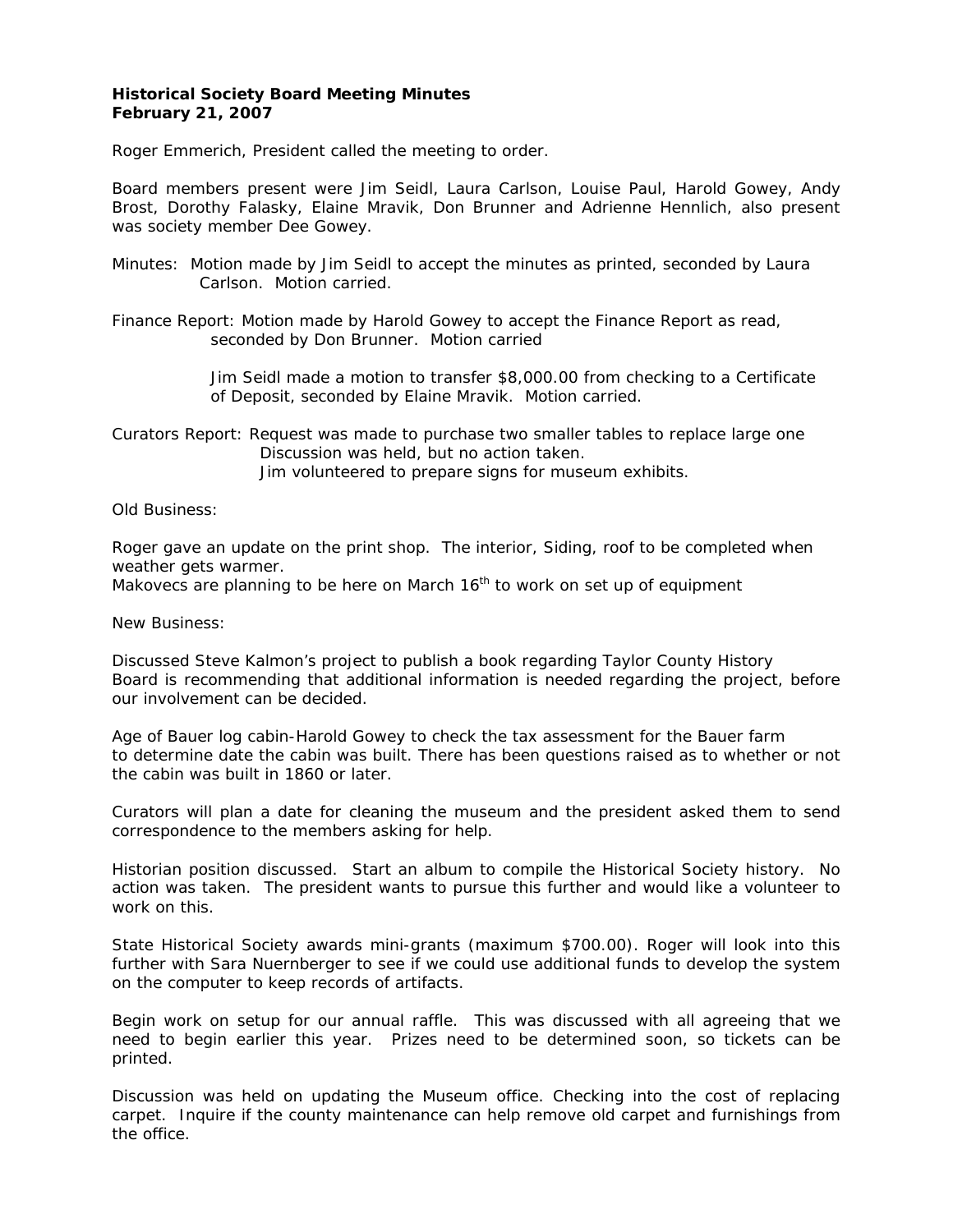Motion made by Dorothy Falasky to adjourn. Seconded by Harold Gowey. Motion carried.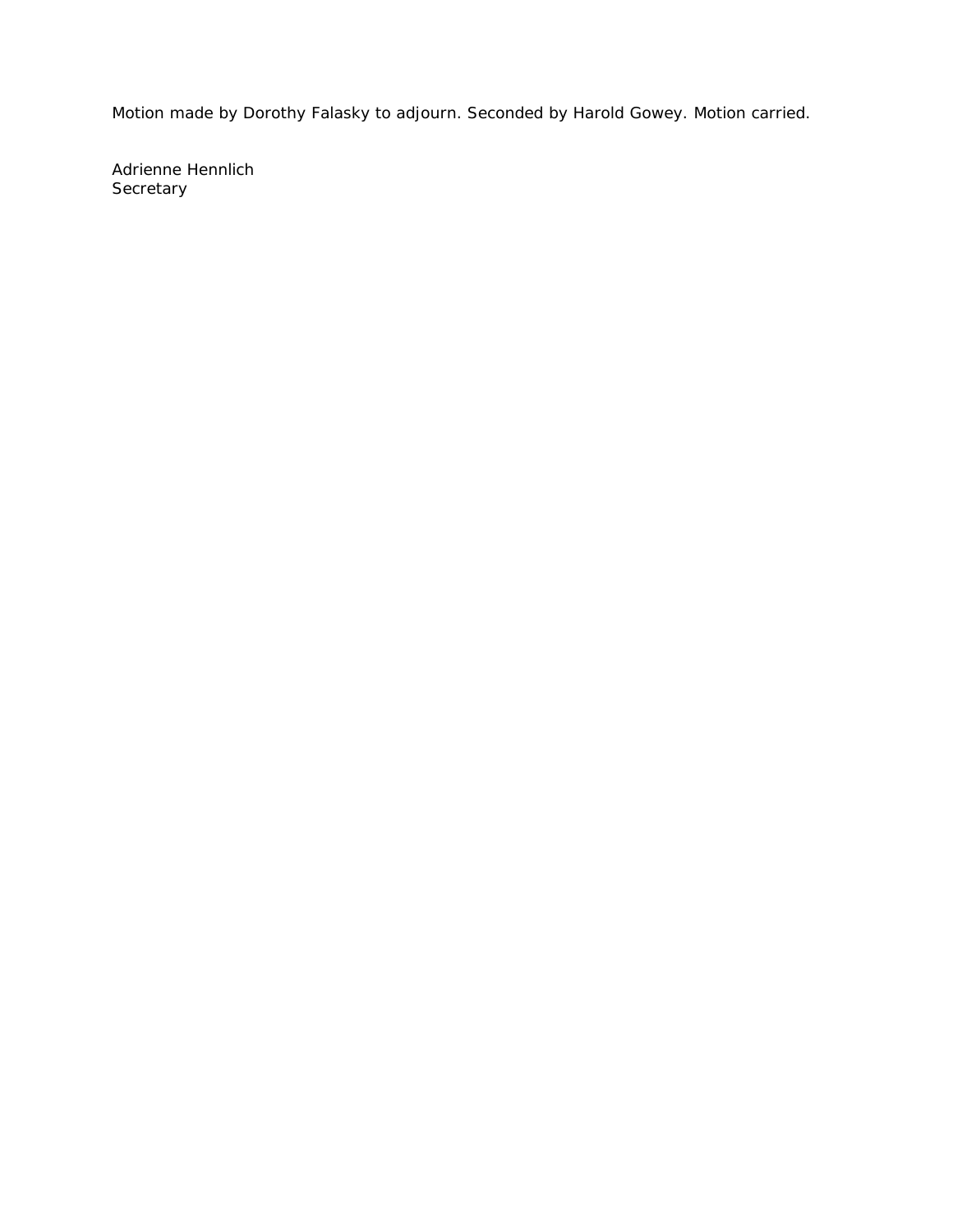# **Taylor County Historical Society Annual Membership/Board Meeting January 17, 2007**

President Roger Emmerich called the meeting to order.

Present: Bernice McCumber, Frank & Judy Skibbie, Emil & Dorothy Falasky, Sara Nernberger, Louise Paul, Don Brunner, Shirley Werner, Andy Brost, Elaine Mravik, Adrienne Hennlich and Sue Emmerich

Motion made by Dorothy Falasky to approve agenda, as amended, to include action on proposed 2007 budget, seconded by Elaine Mravik. Motion carried.

Motion to approve minutes by Elaine Mravik, seconded by Louise Paul. Motion carried.

Motion to approve financial report by Louise Paul, seconded by Frank Skibbie. Motion carried.

Curator's Report: New exhibits being worked on are the Historic Taylor County and Newburg's Store.

Old Business: Print shop to be completed during warmer weather. The printing press will be moved to the new building before the spring thaw. Cost of print shop to this date is \$4,645.00. Estimated \$4,000.00 additional funds needed to complete project.

New Business: Memberships are 42 individuals, 6 lifetime memberships, 23 business and professional.

> Next year we need to define memberships as \$10.00 per individual, \$20.00 for member and spouse and \$100.00 individual lifetime. Proposed budget discussed.

 Motion to approve proposed budget for 2007 by Andy Brost, seconded by Elaine Mravik. Motion carried.

#### Amend the By-Laws:

Article V. Elections

 Section 2 paragraph (a) Officers: **Delete**-Terms to begin on January 1st following their election. **Add:** Terms to begin on the first of the month following their election.

Article VI. Meetings of the Membership

 Section 2 paragraph (a) Meeting of the Membership: **Delete-**Terms to begin on the first of the month, following the election.

Motion made by Andy Brost, seconded by Dorothy Falasky. Motion carried.

Elections: The nominating committee of Elaine Mravik, Lester Carlson and Jim Seidl presented the following names for officers, whose terms have expired.

For vice president: Elaine Mravik , Secretary: Adrienne Hennlich, Directors: Andy Brost, Don Brunner, Agusta Freiboth, Laura Carlson and Harold Gowey.

Motion to approve nominations by Dorothy Falasky, seconded by Louise Paul. Motion carried.

President Emmerich asked three times for other nominations from the floor. Hearing none, a motion to cast a unanimous ballot for the offices as nominated was made by Shirley Werner, seconded by Dorothy Falasky. Motion carried.